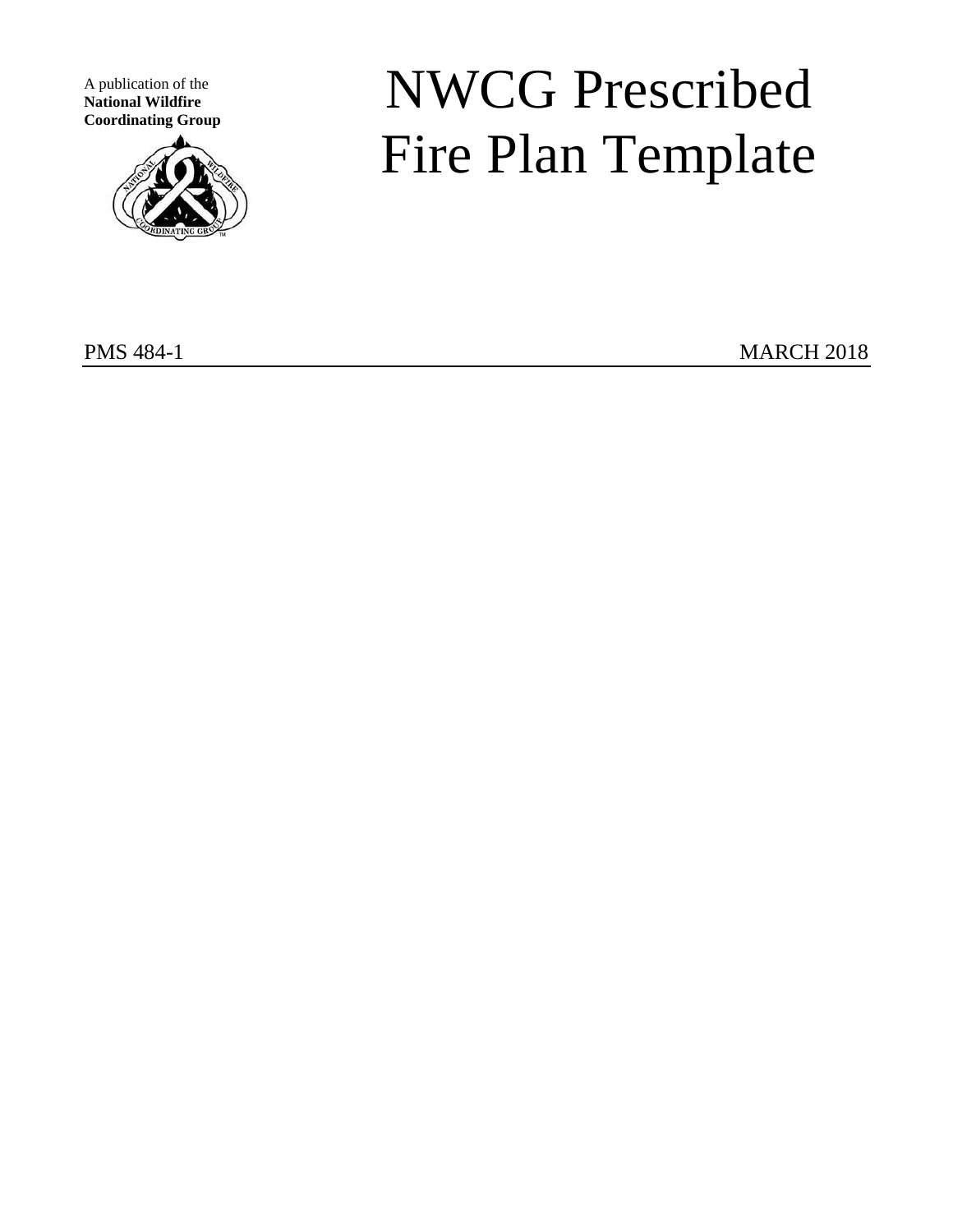## NWCG Prescribed Fire Plan Template

March 2018 PMS 484-1

The *NWCG Prescribed Fire Plan Template* is supplemental to the *Interagency Prescribed Fire Planning and Implementation Guide*, PMS 484. The plan is the site-specific legal implementation document that provides the agency administrator the information needed to approve the prescribed fire plan and the prescribed fire burn boss the information needed to implement the prescribed fire plan.

The *Interagency Prescribed Fire Planning and Implementation Procedures Guide*, PMS 484, establishes national interagency standards for the planning and implementation of prescribed fire. The guide is available at: [https://www.nwcg.gov/publications/484.](https://www.nwcg.gov/publications/484)

The National Wildfire Coordinating Group (NWCG) provides national leadership to enable interoperable wildland fire operations among federal, state, tribal, territorial, and local partners. NWCG operations standards are interagency by design; they are developed with the intent of universal adoption by the member agencies. However, the decision to adopt and utilize them is made independently by the individual member agencies and communicated through their respective directives systems.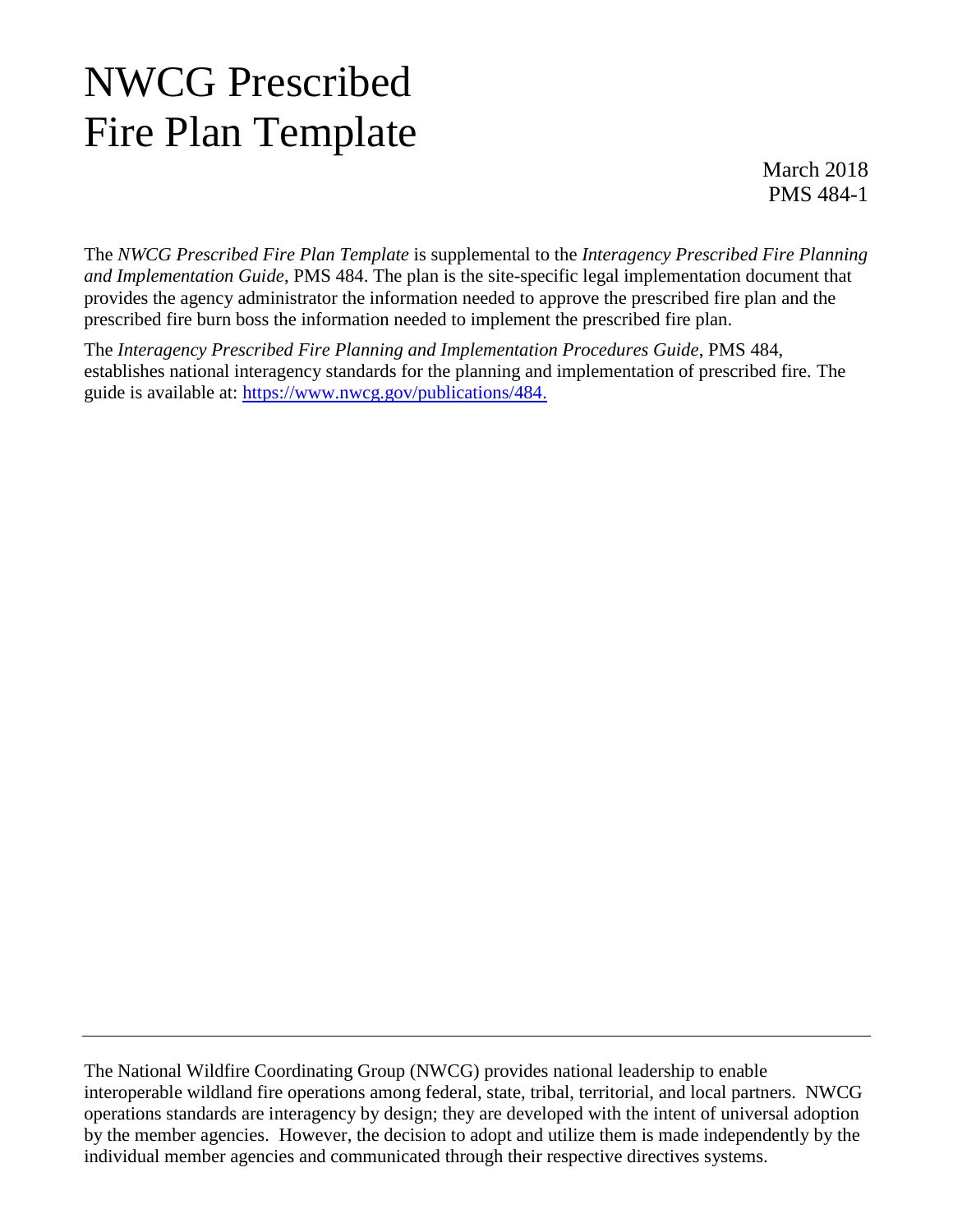### **Element 1: Signature Page**

### **PRESCRIBED FIRE PLAN**

| <b>PRESCRIBED FIRE NAME:</b><br>Prescribed Fire Unit (Ignition Unit): |  |
|-----------------------------------------------------------------------|--|
| <b>PREPARED BY:</b>                                                   |  |
| Name (print): Qualification/Currency:                                 |  |
| Signature: Date: Date:                                                |  |
| <b>TECHNICAL REVIEW BY:</b>                                           |  |
| Name (print): Qualification/Currency:                                 |  |
| Signature: Date: Date:                                                |  |
|                                                                       |  |
| <b>MINIMUM BURN BOSS QUALIFICATION:</b>                               |  |
| <b>APPROVED BY:</b><br>Name – Agency Administrator (print):           |  |
|                                                                       |  |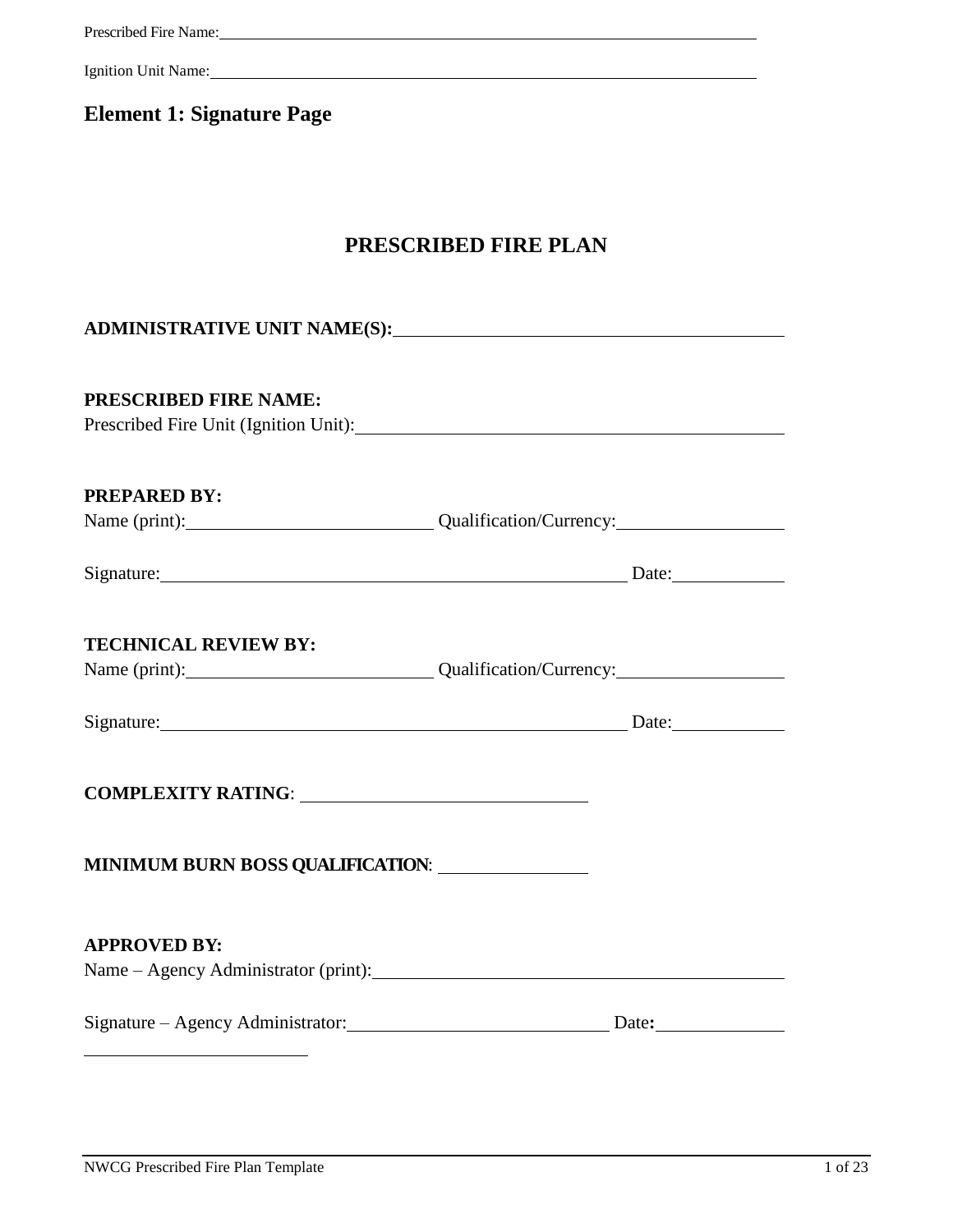### **Element 2A: Agency Administrator Ignition Authorization**

Instructions: The Agency Administrator Ignition Authorization must be completed before a prescribed fire can be implemented. If ignition of the prescribed fire is not initiated prior to expiration date determined by the agency administrator, a new authorization will be required.

Prior to signature the agency administrator should discuss the following key items with the fire management officer (FMO) or burn boss. Attach any additional instructions or discussion documentation (optional) to this document.

### **Key Discussion Items**

| A. | Has anything changed since the Prescribed Fire Plan was approved or revalidated?                                                                                  |  |
|----|-------------------------------------------------------------------------------------------------------------------------------------------------------------------|--|
|    | Such as drought or other climate indicators of increased risk, insect activity, new subdivisions/structures, smoke<br>requirements, Complexity Analysis Rating.   |  |
|    | B. Have compliance requirements and pre-burn considerations been completed?                                                                                       |  |
|    | Such as preparation work, NEPA mitigation requirements, cultural, threatened and endangered species, smoke<br>permits, state burn permits/authorizations.         |  |
| C. | Can all of the elements and conditions specified in Prescribed Fire Plan be met?                                                                                  |  |
|    | Such as weather, scheduling, smoke management conditions, suitable prescription window, correct season,<br>staffing and organization, safety considerations, etc. |  |
|    | D. Are processes in place to ensure all internal and external notifications and media releases will be completed?                                                 |  |
| Е. | Have key agency staffs been fully briefed about the implementation of this prescribed fire?                                                                       |  |
| F. | Are there circumstances that could affect the successful implementation of the plan?                                                                              |  |
|    | Such as preparedness level restrictions, resource availability, other prescribed fire or wildfire activity                                                        |  |
|    | G. Have you communicated your expectations to the Burn Boss and FMO regarding if and when you are to be<br>notified that contingency actions are being taken?     |  |
|    | H. Have you communicated your expectations to the Burn Boss and FMO regarding decisions to declare the<br>prescribed fire a wildfire?                             |  |
|    |                                                                                                                                                                   |  |
|    | Implementation Recommended by:                                                                                                                                    |  |
|    | FMO or Prescribed Fire Burn Boss Signature:<br>Date:                                                                                                              |  |

I am authorizing ignition of this prescribed fire between the dates of and . It is my expectation that the project will be implemented within this time frame and as discussed and documented and attached to this plan. If the conditions we discussed change during this time frame, it is my expectation you will brief me on the circumstances and an updated authorization will be negotiated if necessary.

Additional Instructions or Discussion Documentation attached (Optional): Yes  $\Box$  No $\Box$ 

Ignition Authorized by: Agency Administrator Signature and Title: Date: Date: Date: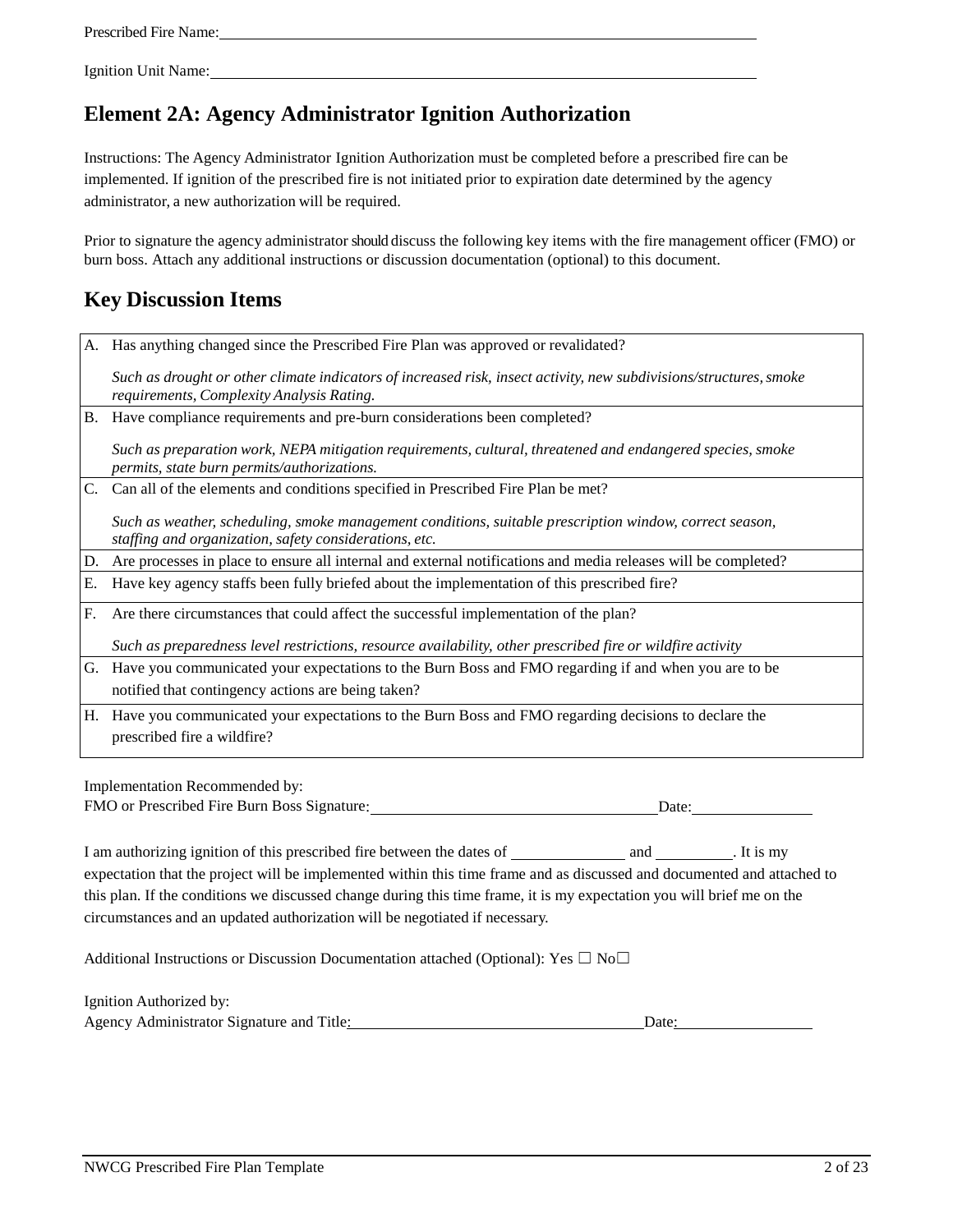### **Element 2B: Prescribed Fire Go/No-Go Checklist**

| <b>Preliminary Questions</b>                                                                                                                                                                                                                                  | <b>Circle YES or NO</b>       |  |
|---------------------------------------------------------------------------------------------------------------------------------------------------------------------------------------------------------------------------------------------------------------|-------------------------------|--|
| A. Have conditions in or adjacent to the ignition unit changed, (for example: drought<br>conditions or fuel loadings), which were not considered in the prescription<br>development?<br>If NO proceed with the Go/NO-GO Checklist below, if YES go to item B. | <b>YES</b><br>NO <sub>1</sub> |  |
| B. Has the prescribed fire plan been reviewed and an amendment been approved; or<br>has it been determined that no amendment is necessary?<br>If YES, proceed with checklist below.<br>If NO, STOP: Implementation is not allowed. An amendment is needed.    | <b>YES</b><br>NO              |  |
| <b>GO/NO-GO Checklist</b>                                                                                                                                                                                                                                     | <b>Circle YES or NO</b>       |  |
| Have ALL permits and clearances been obtained?                                                                                                                                                                                                                | <b>YES</b><br>N <sub>O</sub>  |  |
| Have ALL the required notifications been made?                                                                                                                                                                                                                | <b>YES</b><br>N <sub>O</sub>  |  |
| Have ALL the pre-burn considerations and preparation work identified in the<br>prescribed fire plan been completed or addressed and checked?                                                                                                                  | <b>YES</b><br>NO              |  |
| Have ALL required current and projected fire weather forecast been obtained and are<br>they favorable?                                                                                                                                                        | <b>YES</b><br>N <sub>O</sub>  |  |
| Are ALL prescription parameters met?                                                                                                                                                                                                                          | <b>YES</b><br>N <sub>O</sub>  |  |
| Are ALL smoke management specifications met?                                                                                                                                                                                                                  | <b>YES</b><br>N <sub>O</sub>  |  |
| Are ALL planned operations personnel and equipment on-site, available and operational?                                                                                                                                                                        | <b>YES</b><br>N <sub>O</sub>  |  |
| Has the availability of contingency resources applicable to today's implementation been<br>checked and are they available?                                                                                                                                    | <b>YES</b><br>N <sub>O</sub>  |  |
| Have ALL personnel been briefed on the project objectives, their assignment,<br>safety hazards, escape routes, and safety zones?                                                                                                                              | YES<br>N <sub>O</sub>         |  |
| If all the questions were answered " $YES$ " proceed with a test fire. Document the current conditions,<br>location and results. If any questions were answered "NO", DO NOT proceed with the test fire:<br>Implementation is not allowed.                    |                               |  |
| After evaluating the test fire, in your judgment can the prescribed fire be carried out according to the<br><b>Circle: YES or NO</b><br>prescribed fire plan and will it meet the planned objective?                                                          |                               |  |

Burn Boss Signature: Date: Date: Date: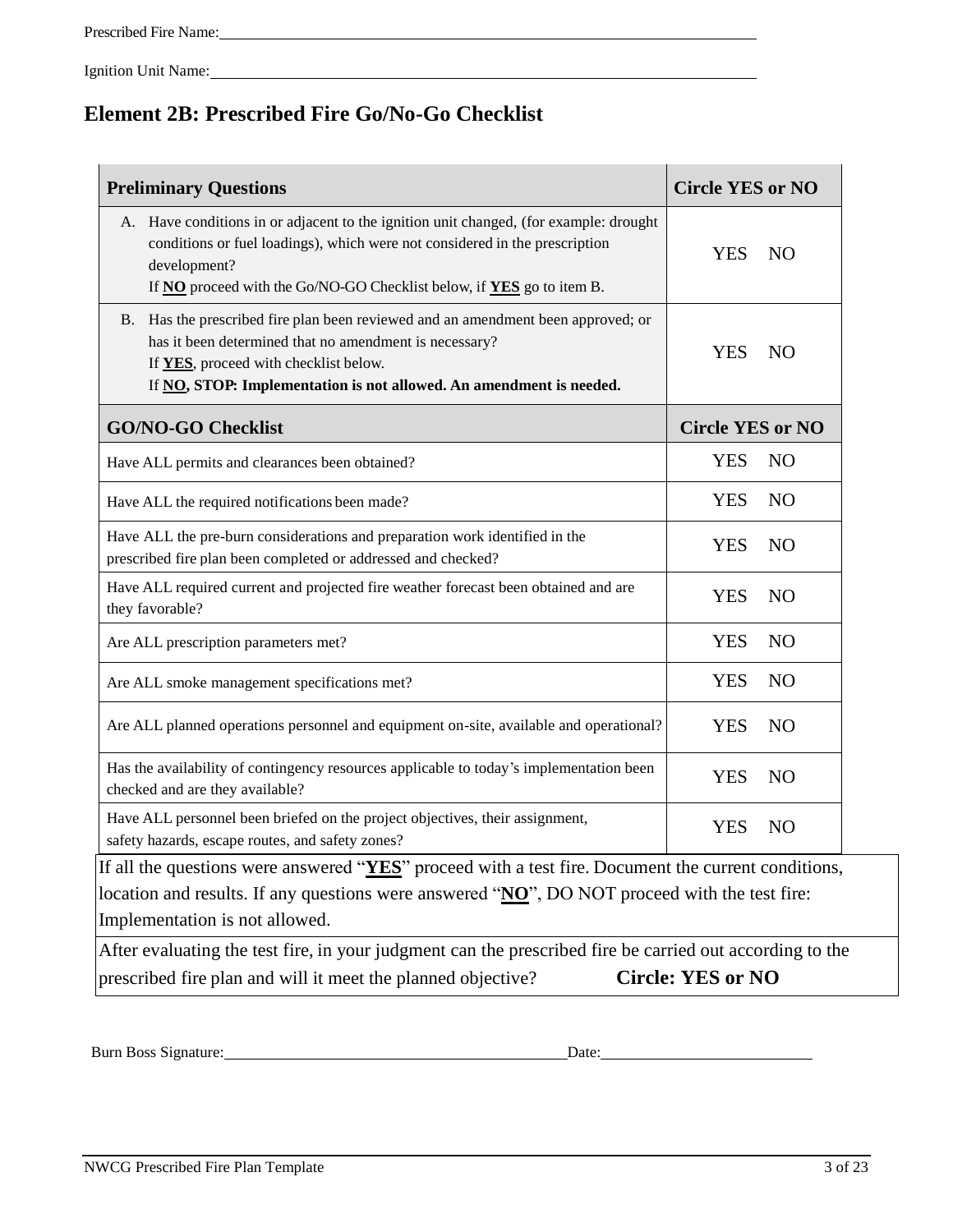**Element 3: Complexity Analysis Summary and Final Complexity**

## Replace this page with the signed: *Summary and Final Complexity Worksheet PMS 424-1*

The worksheet is a separate file that needs to be copied and pasted from *Summary and Final Complexity Worksheet*, PMS 424-1. On the completed worksheet; highlight the entire worksheet area to be copied, right click, click on 'copy'. On this page, delete this text, right click, choose 'picture' as a paste option, and resize as necessary to fit to page.

An alternate solution is to print the *Summary and Final Complexity Worksheet*, 424-1, and insert into the final plan.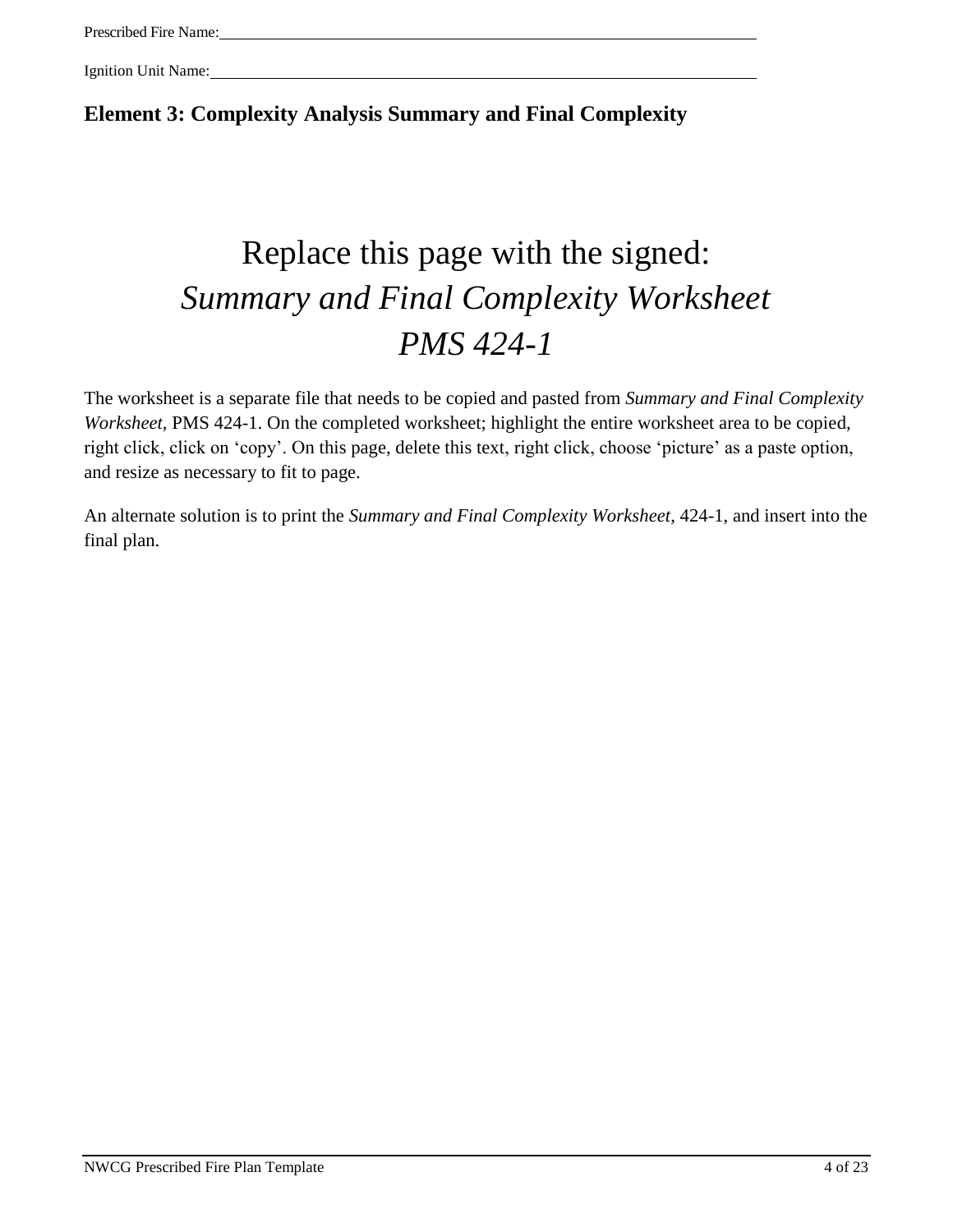Fill out Elements 4 through 21 based on the guidance provided in the *Interagency Prescribed Fire Planning and Implementation Procedures Guide*, PMS 484.

### **Element 4: Description of Prescribed Fire Area**

#### **A. Physical Description**

- 1. Location**:**
- 2. Size:
- 3. Topography:
- 4. Project area:
- 5. Ignition units:

#### **B. Vegetation/Fuels Description:**

- 1. On-site fuels data:
- 2. Adjacent fuels data:
- 3. Percent of vegetative type and fuels model(s):

### **C. Description of Unique Features, Natural Resources, Values:**

#### **D. Maps–Attach in Appendix A**

- 1. Vicinity (Required)
- 2. Project/Ignition Unit(s) (Required)
- 3. Values (Optional):  $\Box$  Included  $\Box$  Not Included
- 4. Significant or Sensitive Features (Optional):  $\Box$  Included  $\Box$  Not Included
- 5. Fuels or Fuel Model(s)(Optional):  $\Box$  Included  $\Box$  Not Included
- 6. Smoke Impact Area (Optional):  $\Box$  Included  $\Box$  Not Included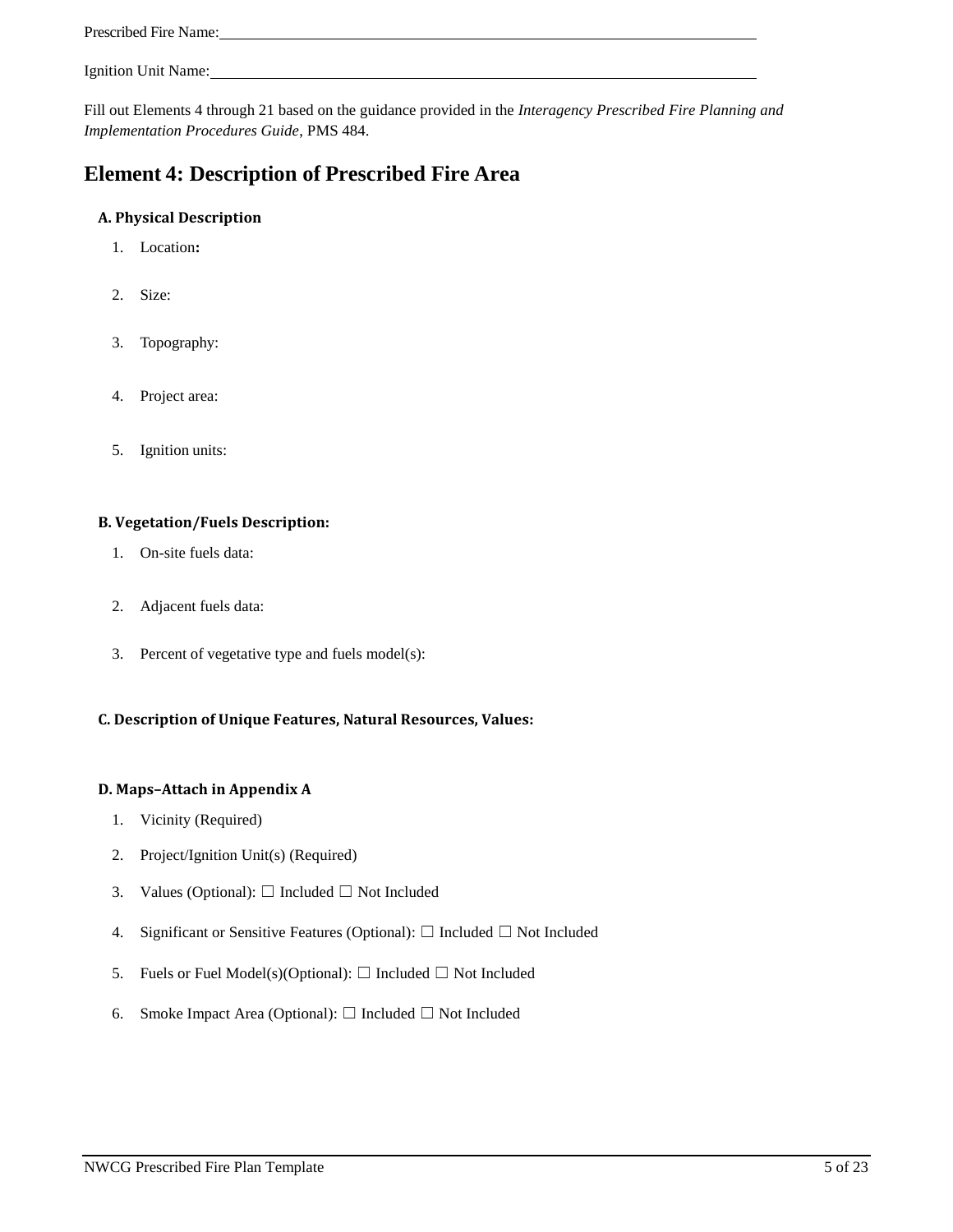### **Element 5: Objectives**

**A. Resource Objectives:**

**B. Prescribed Fire Objectives:**

### **Element 6: Funding**

**A. Cost:**

**B. Funding Source:**

### **Element 7: Prescription**

#### **A. Prescription Narrative:**

1. Describe how fire behavior will meet objectives

#### **B. Prescription Parameters:**

- 1. Environmental or fire behavior (or both)
- 2. Fire Modeling or empirical documentation (or both)

### **Element 8: Scheduling**

#### **A. Implementation Schedule:**

1. Ignition Time Frames or Season(s) (or both)

### **B. Projected Duration:**

#### **C. Constraints:**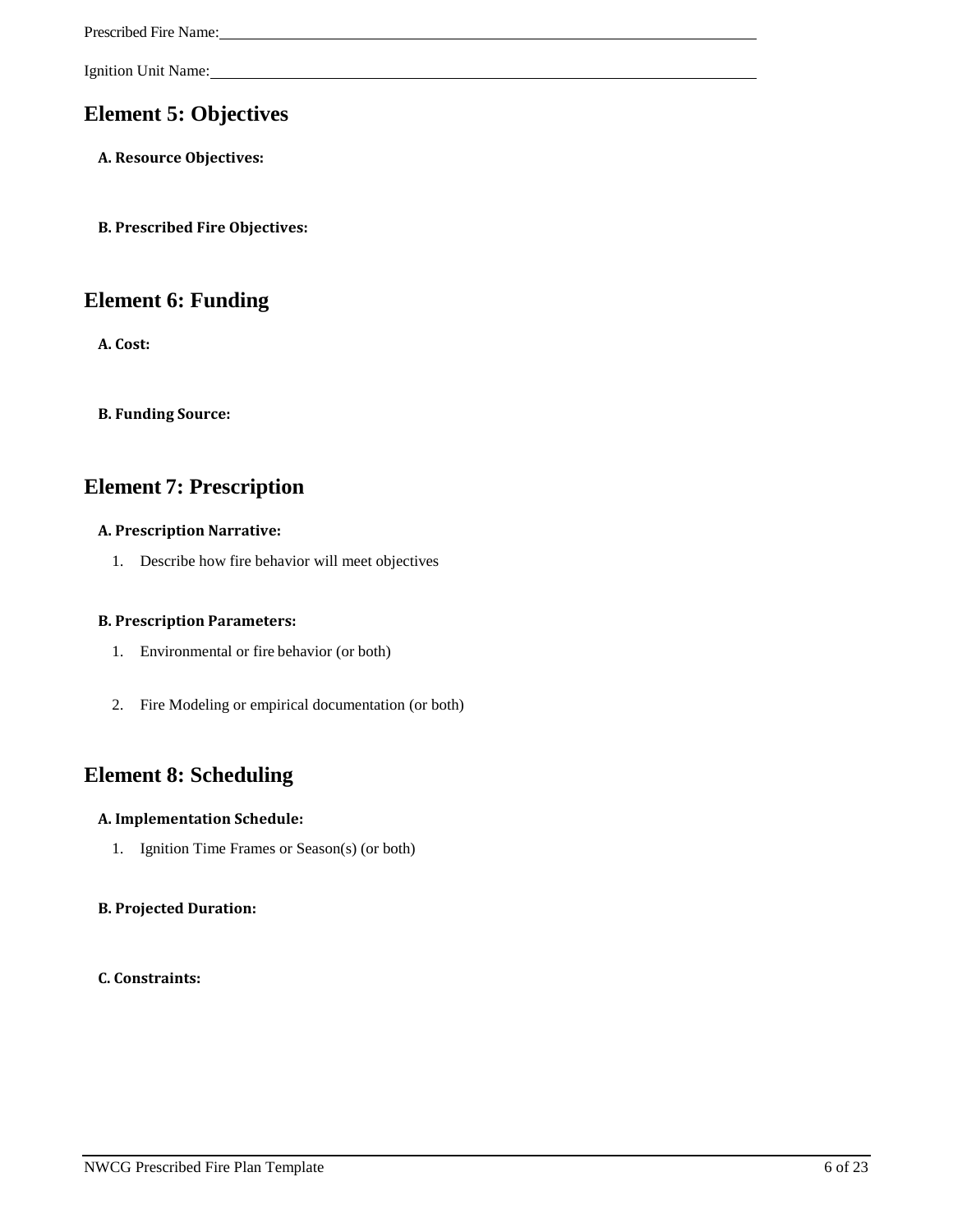### **Element 9: Pre-burn Considerations and Weather**

#### **A. Considerations:**

- 1. On-site
- 2. Off-site

**B. Method and Frequency for Obtaining Weather and Smoke Management Forecast(s):**

**C. Notifications:**

### **Element 10: Briefing**

#### **A. Briefing Checklist; including, but not limited to: (additional items may be added)**

- $\Box$  Burn organization and assignments
- $\Box$  Prescribed Fire objectives and prescription
- Description of prescribed fire project area
- Expected weather and fire behavior
- Communications
- Ignition plan
- □ Holding plan
- $\Box$  Contingency plan and assignments
- Wildfire declaration
- $\Box$  Safety and medical plan
- $\Box$  Aerial ignition briefing (if aerial ignition devices will be used)

### **Element 11: Organization and Equipment**

#### **A. Positions:**

**B. Equipment:**

**C. Supplies:**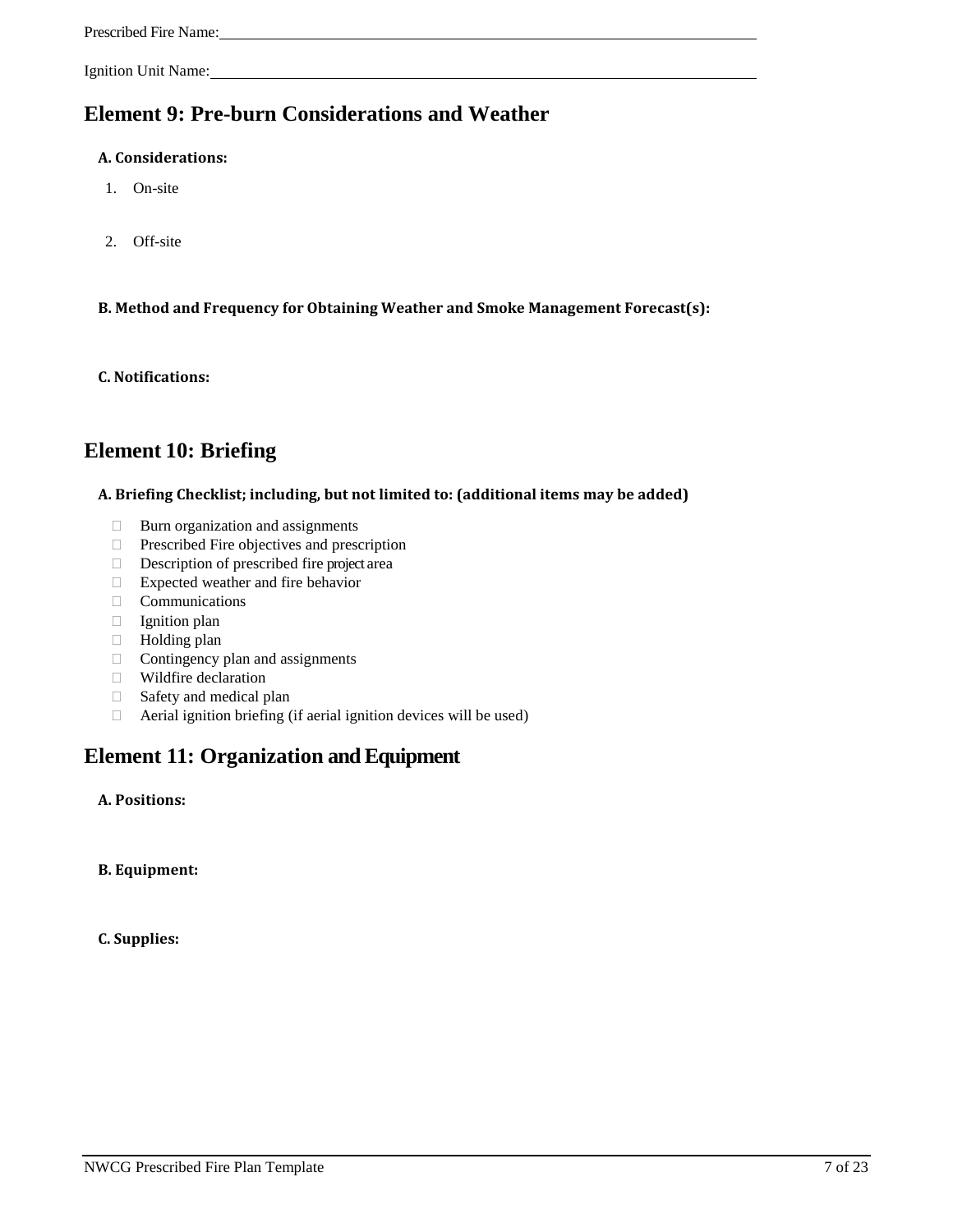### **Element 12: Communication**

### **A. Radio Frequencies:**

- 1. Command frequency(ies):
- 2. Tactical frequency(ies):
- 3. Air operations frequency(ies):

#### **B. Telephone Numbers:**

### **Element 13: Public and Personnel Safety, Medical**

**A. Safety Hazards:**

**B. Mitigation: Measures Taken to Reduce the Hazards:**

**C. Emergency Medical Procedures:**

**D. Emergency Evacuation Methods:**

**E. Emergency Facilities:**

### **Element 14: Test Fire**

**A. Planned Location:**

#### **B. Test Fire Documentation:**

- 1. Weather conditions on-site
- 2. Test fire results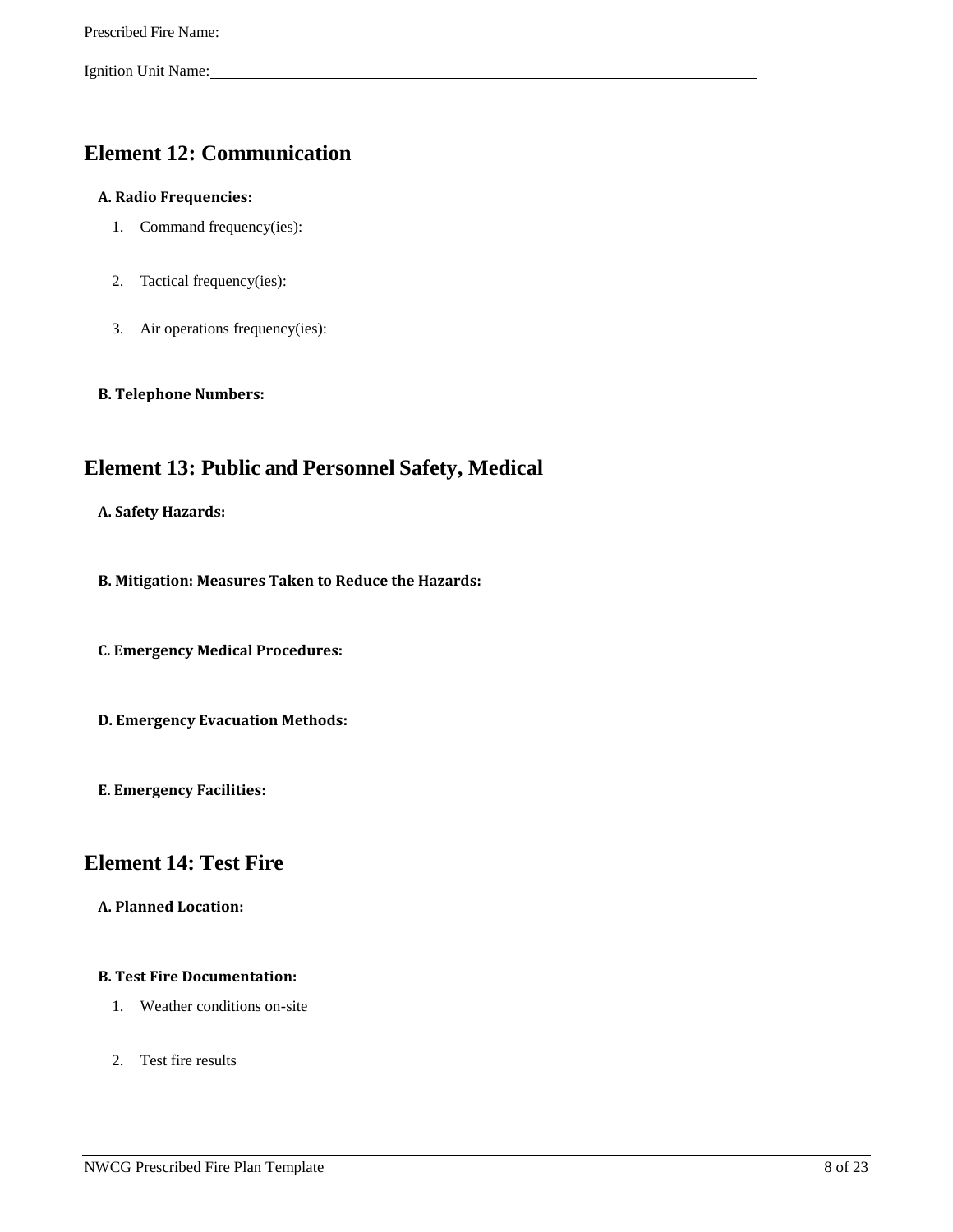### **Element 15: Ignition Plan**

#### **A. Firing Methods:**

1. Techniques, sequences and patterns

#### **B. Devices:**

**C. Minimum Ignition Staffing:**

### **Element 16: Holding Plan**

- **A. General Procedures for Holding:**
- **B. Critical Holding Points and Actions:**
- **C. Minimum Organization or Capabilities Needed:**

### **Element 17: Contingency Plan**

#### **Management Action Points or Limits:**

(Optional MAP Table Format)

| <b>Management Action Point-</b><br><b>Documentation Element</b> | <b>Management Action Point Narrative</b> |
|-----------------------------------------------------------------|------------------------------------------|
| Designator and Description:                                     |                                          |
| Condition:                                                      |                                          |
| Management Intent:                                              |                                          |
| Recommended Action(s) to Consider:                              |                                          |
| <b>Recommended Resources:</b>                                   |                                          |
| Time Frame:                                                     |                                          |
| Describe the consequences of not taking                         |                                          |
| the recommended action(s) (Optional):                           |                                          |
| Responsibility:                                                 |                                          |
| Date Each Action is Initiated (Optional):                       |                                          |

(if you need to include more MAPs, copy and paste the above template)

#### **B. Actions Needed:**

#### **C. Minimum Contingency Resources and Maximum Response Time(s):**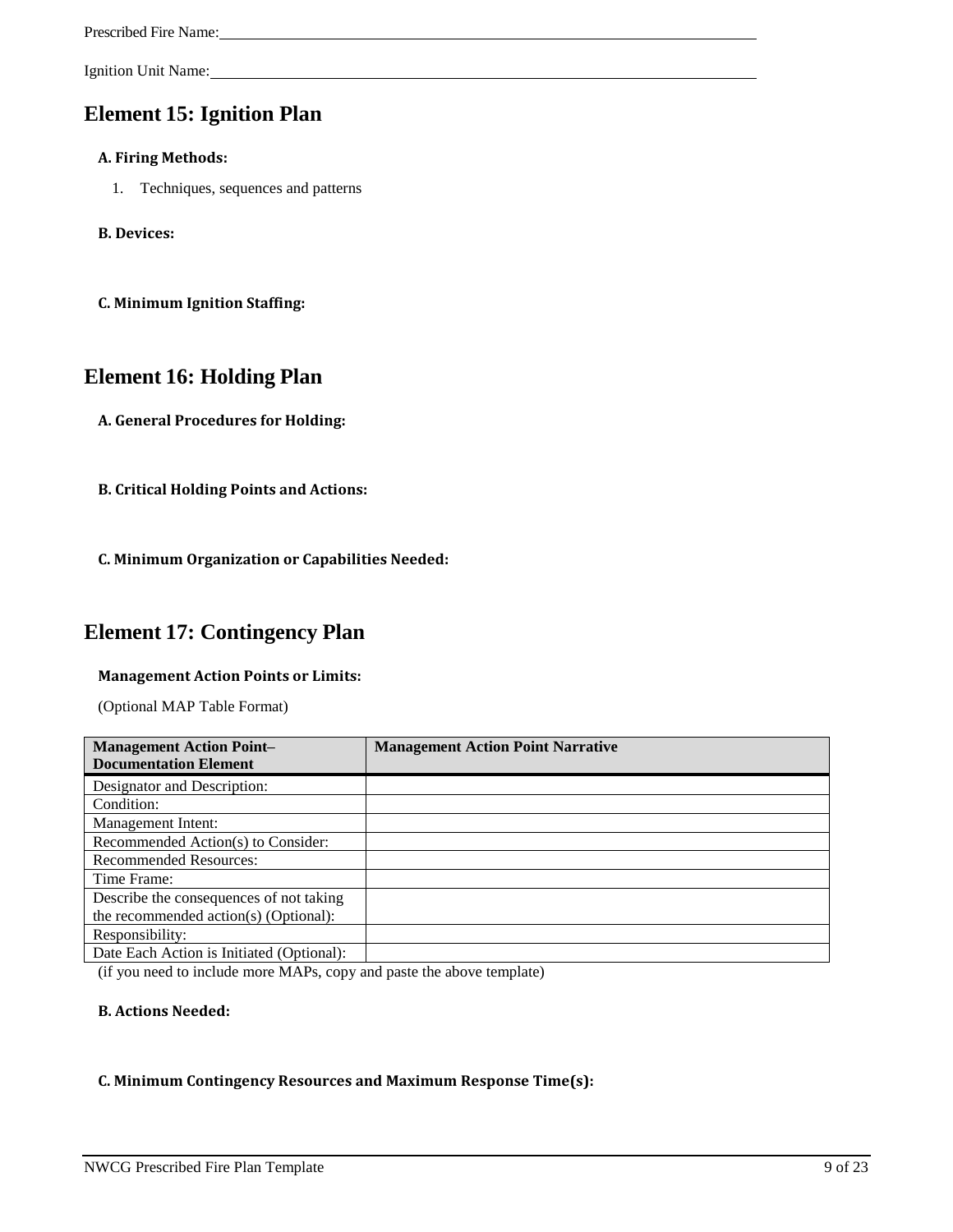### **Element 18: Wildfire Declaration**

**A. Wildfire Declared By:**

**B. IC Assignment:**

**C. Notifications:**

**D. Extended Attack Actions and Opportunities to Aid in Fire Suppression (Optional):**

### **Element 19: Smoke Management and Air Quality**

**A. Compliance:**

**B. Permits to be Obtained:**

**C. Smoke-Sensitive Receptors:**

**D. Potential Impacted Areas:**

**E. Mitigation Strategies and Techniques to Reduce Smoke Impacts:**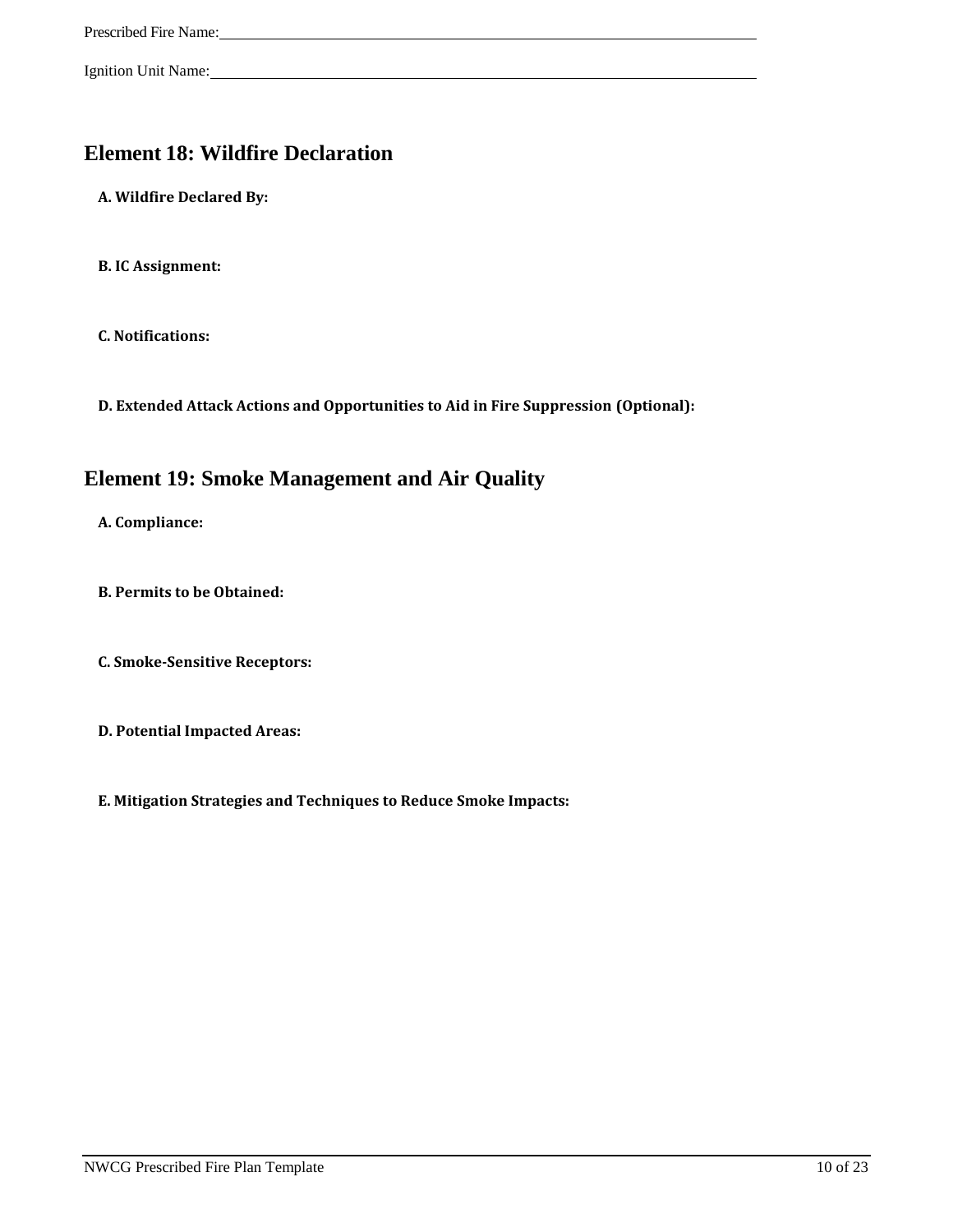### **Element 20: Monitoring**

**A. Fuels Information Required and Procedures:**

**B. Weather Monitoring (Forecasted and Observed) Required and Procedures:**

**C. Fire Behavior Monitoring Required and Procedures:**

**D. Monitoring Required to Ensure that Prescribed Fire Plan Objectives are Met:**

**E. Smoke Dispersal Monitoring Required and Procedures:**

### **Element 21: Post-burn Activities**

**A. Post-Burn Activities that must be Completed:**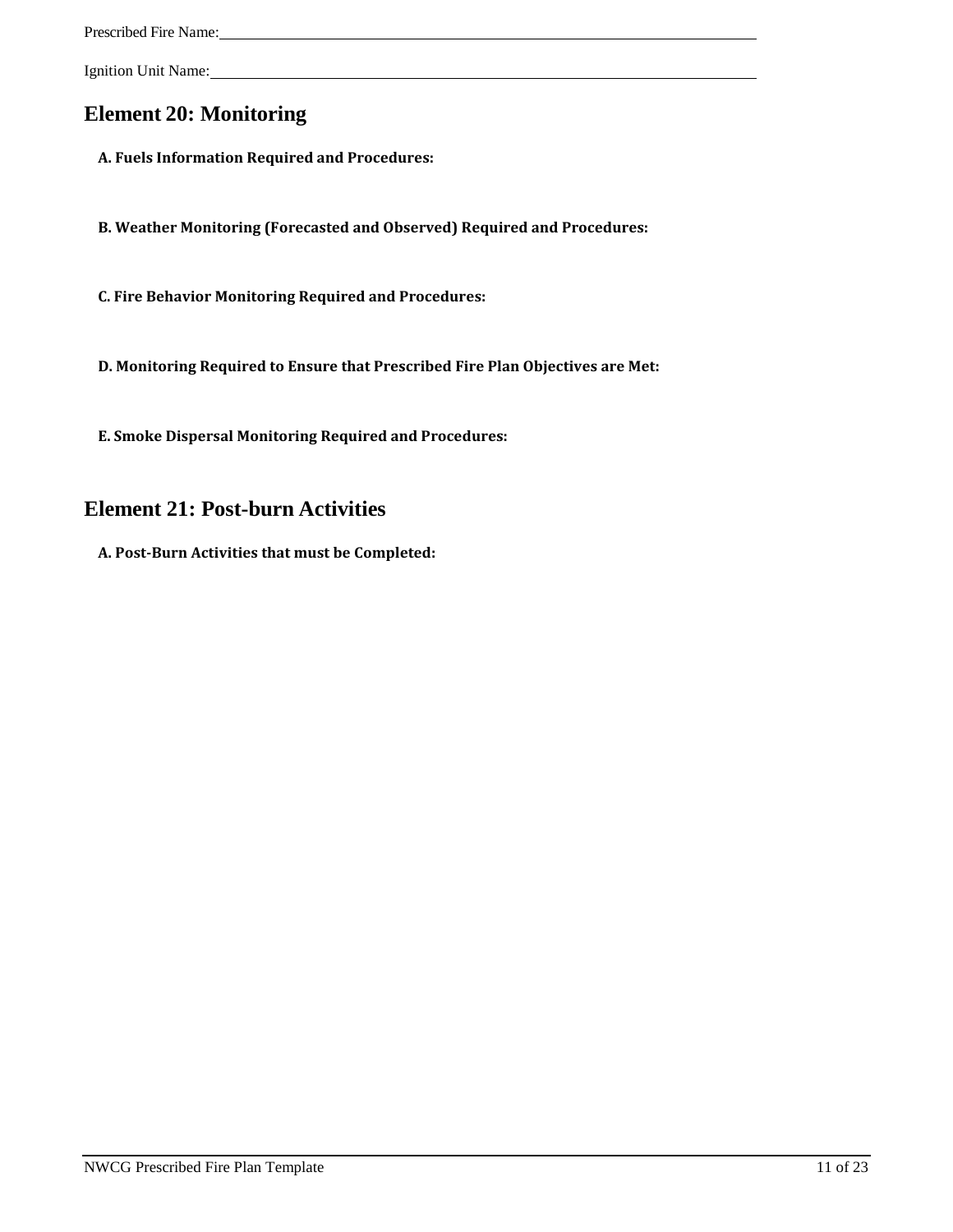### **Prescribed Fire Plan Appendices**

**Appendix A:** Maps: Vicinity, Project or Ignition Units (or both), Optional: Significant or Sensitive Features, Fuels or Fuel Model, Smoke Impact Areas

- **Appendix B:** Technical Reviewer Checklist
- **Appendix C:** Complexity Analysis
- **Appendix D:** Agency-Specific Job Hazard Analysis or Risk Assessment
- **Appendix E:** Fire Behavior Modeling Documentation or Empirical Documentation

**Appendix F:** Smoke Management Plan and Smoke Modeling Documentation (Optional)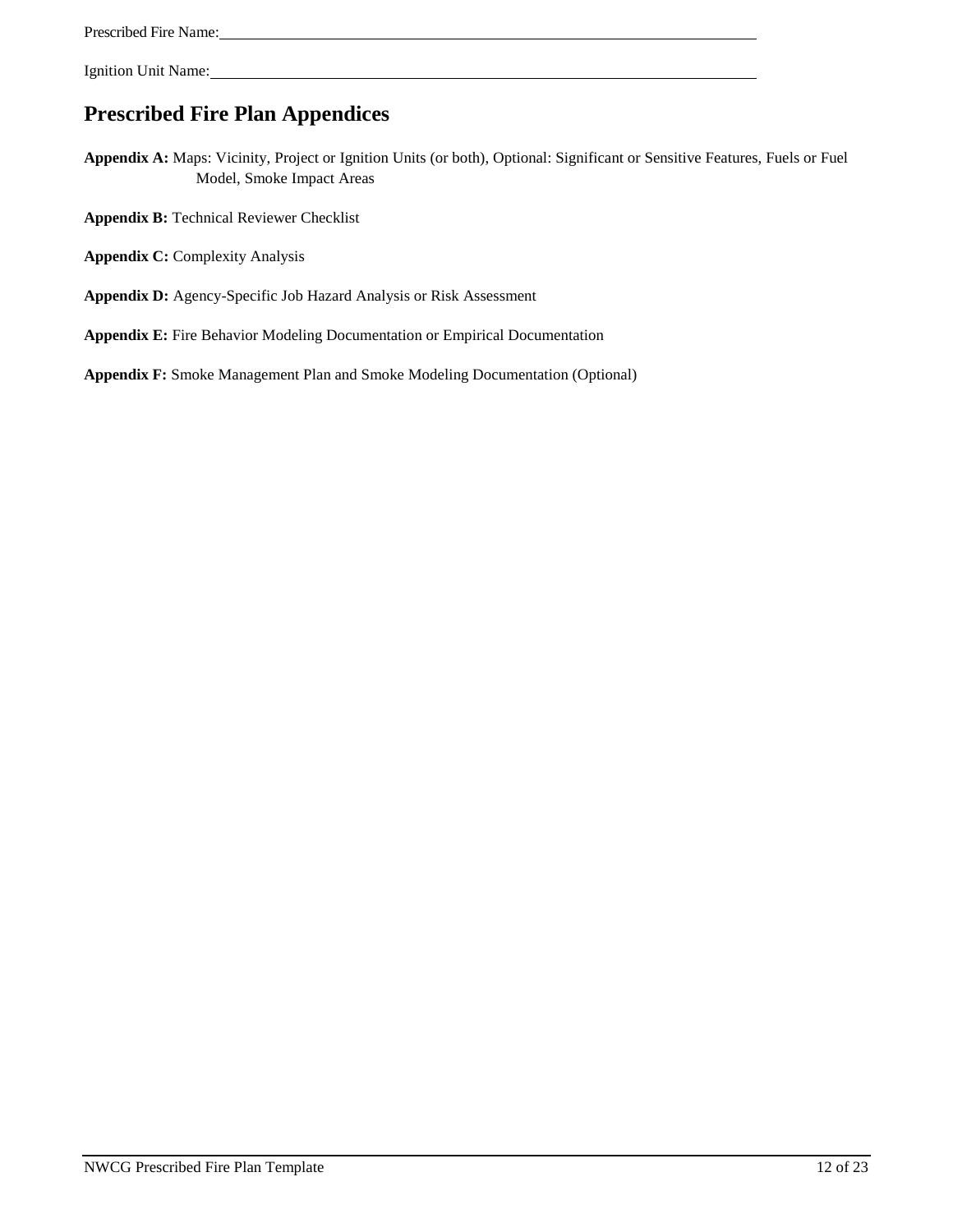| <b>Prescribed Fire Name:</b> |  |  |
|------------------------------|--|--|
|                              |  |  |

### **Appendix A: Vicinity Map**

Insert your vicinity maps here. Refer to Element 4D in the *Interagency Prescribed Fire Planning and Implementation Procedures Guide*, PMS 484, to fill out this appendix.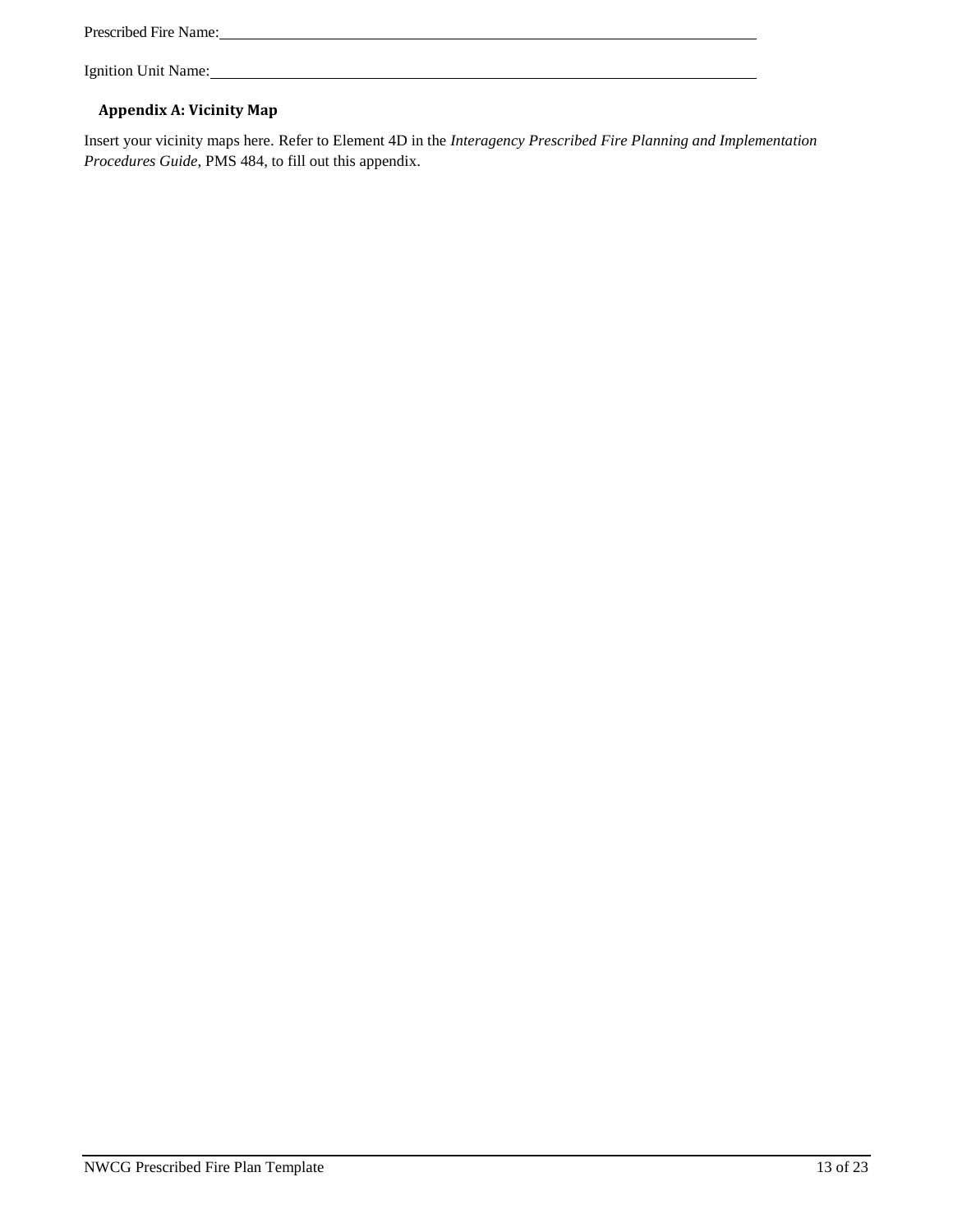| Prescribed Fire Name: |
|-----------------------|
|-----------------------|

### **Appendix A: Project (Ignition Units) Maps**

Insert your project (ignition unit) map(s) here. Refer to Element 4D in the *Interagency Prescribed Fire Planning and Implementation Procedures Guide*, PMS 484, to fill out this appendix.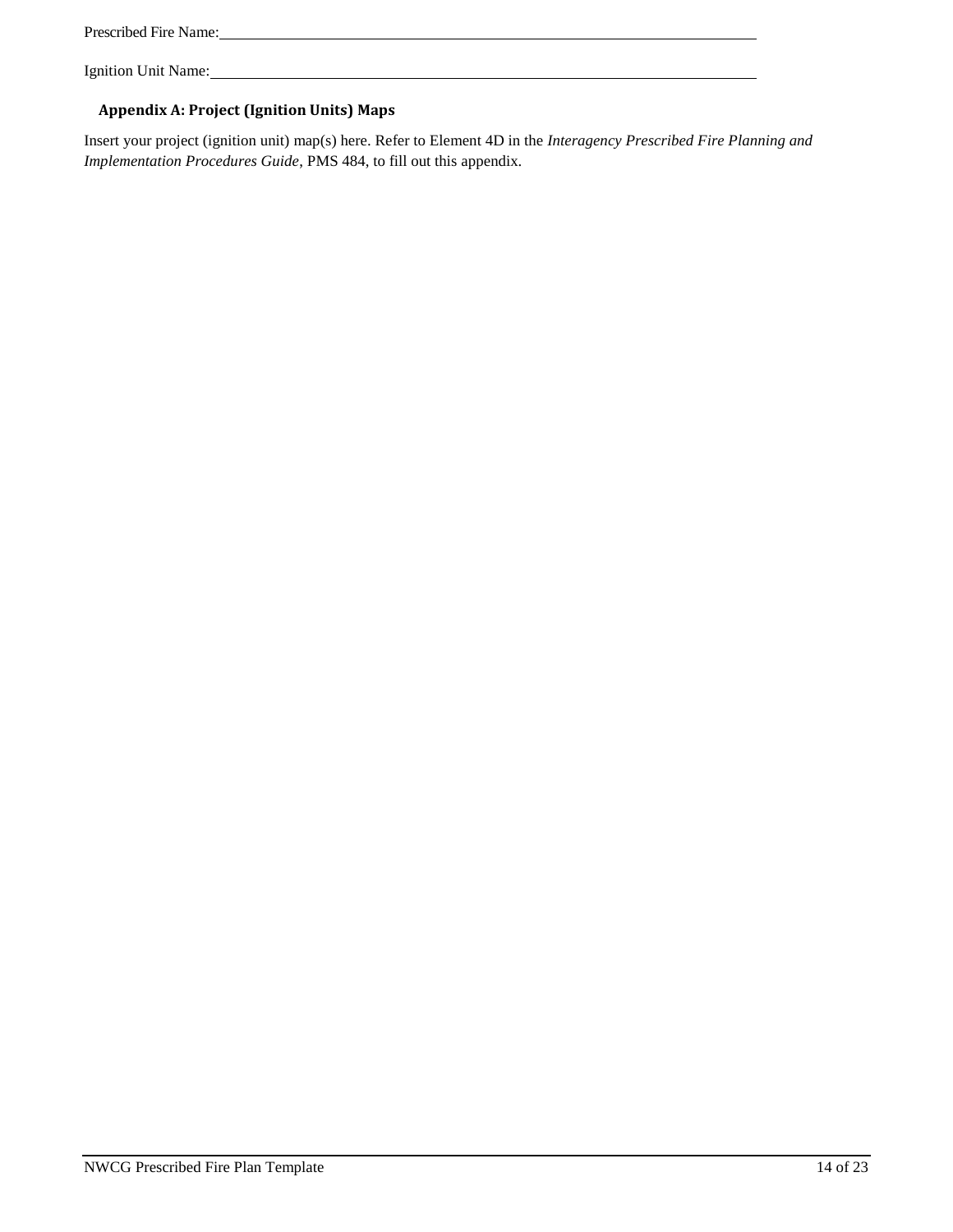### **Appendix A: Optional Maps (Fuels, Significant or Sensitive Features/Values, Smoke Receptors, etc.)**

Insert your significant or sensitive values and or feature map(s) here. Refer to Element 4D in the *Interagency Prescribed Fire Planning and Implementation Procedures Guide*, PMS 484, to fill out this appendix.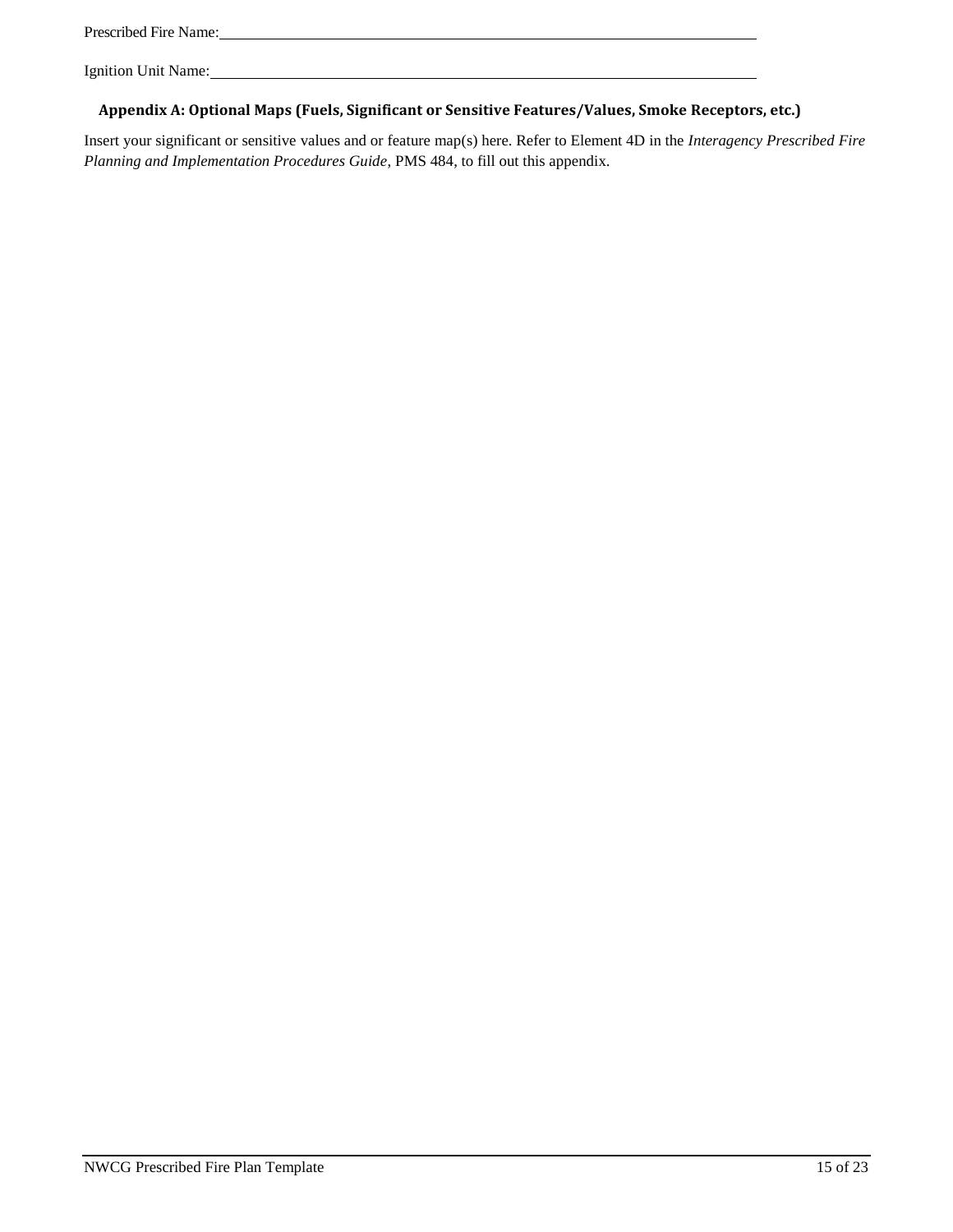| Prescribed Fire Name: |  |
|-----------------------|--|
|-----------------------|--|

### **Appendix A: Fuels or Fuel Model: (Optional) Maps**

Insert your fuel or fuel model map(s) here. Refer to Element 4D in *the Interagency Prescribed Fire Planning and Implementation Procedures Guide*, PMS 484, to fill out this appendix.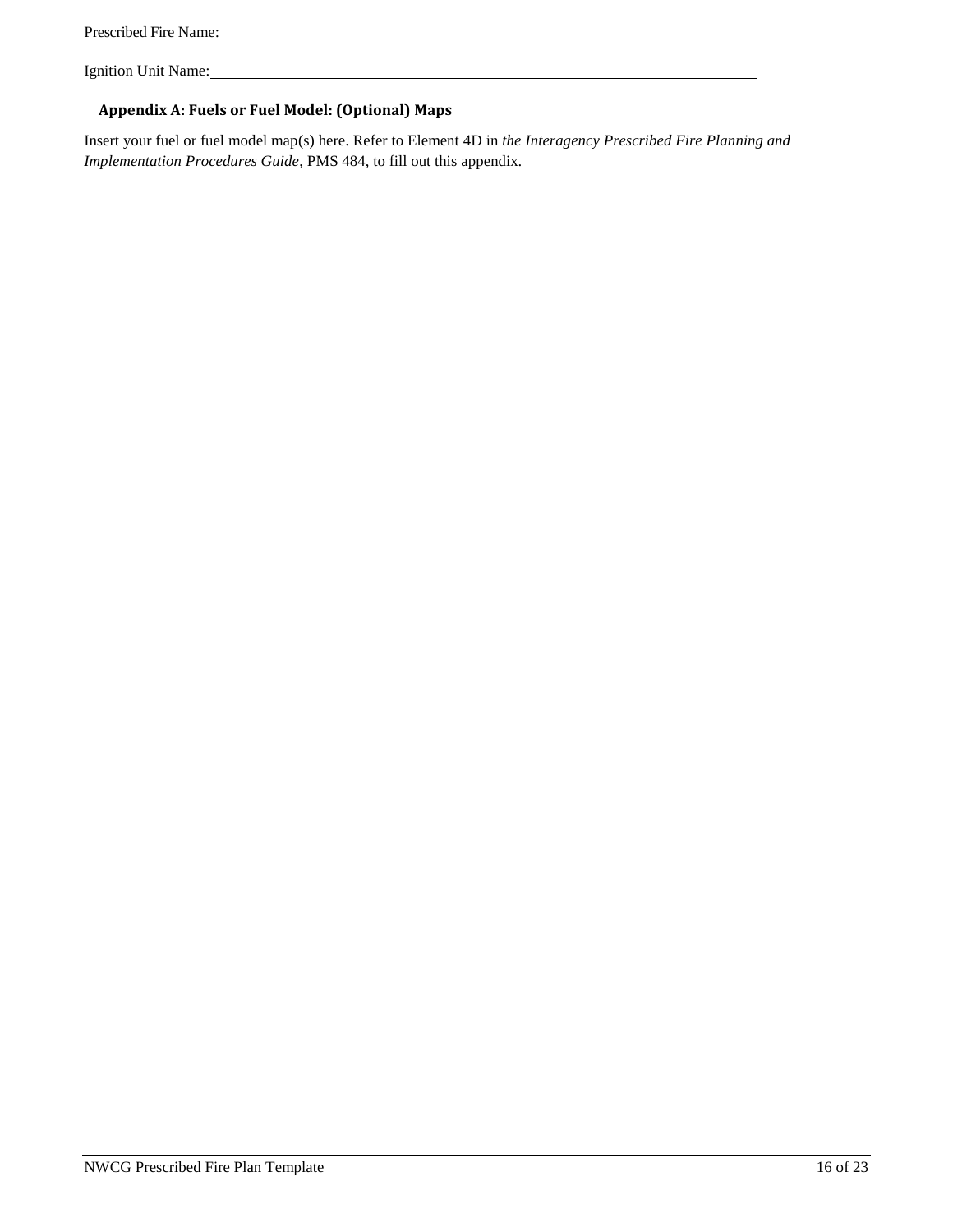| Prescribed Fire Name: |  |
|-----------------------|--|
|-----------------------|--|

### **Appendix A: Smoke Impact Areas: (Optional) Maps**

Insert your significant or sensitive feature map(s) here. Refer to Element 4D in *the Interagency Prescribed Fire Planning and Implementation Procedures Guide*, PMS 484, to fill out this appendix.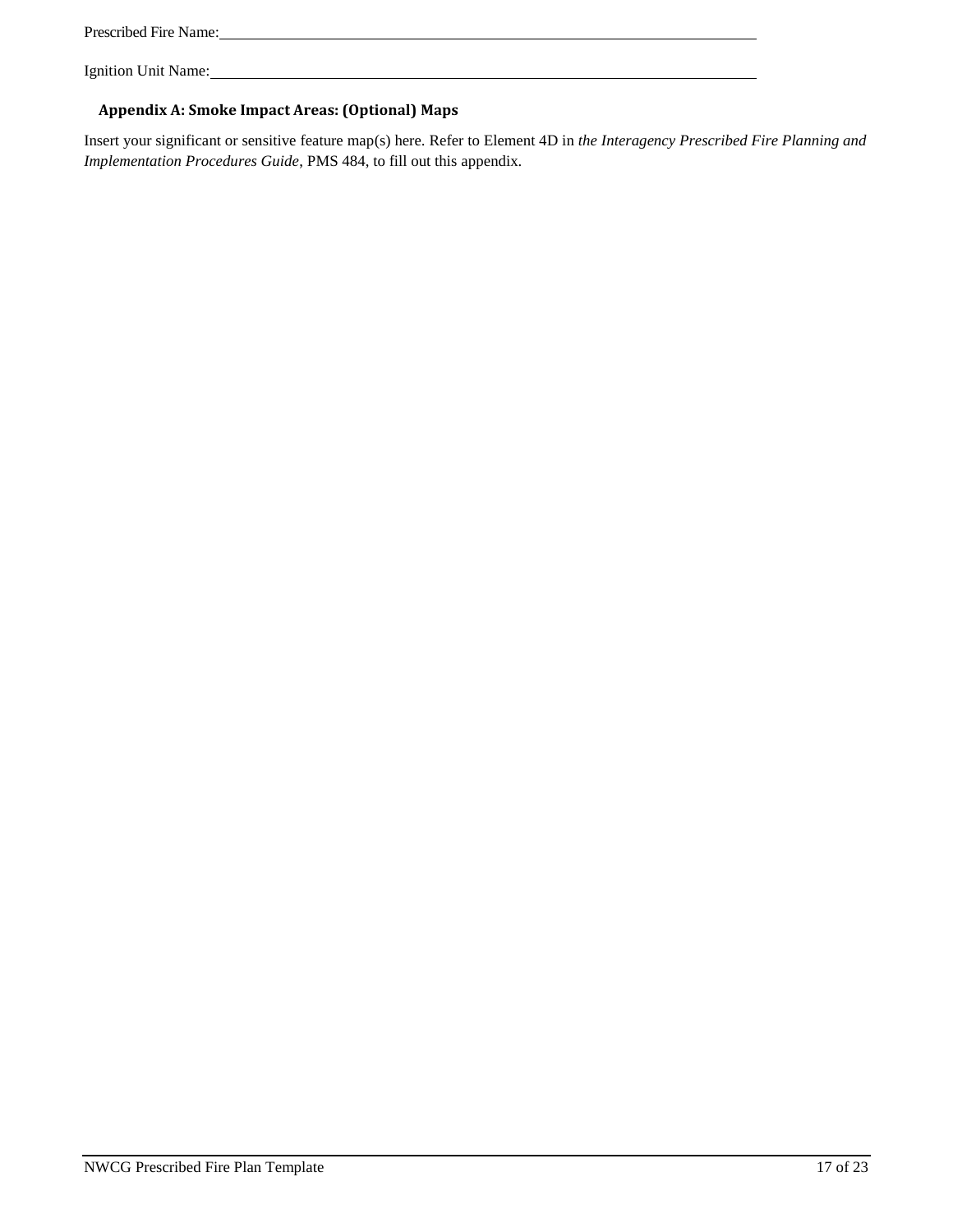#### **Appendix B: Technical Reviewer Checklist**

Fill out this checklist based on the guidance provided in the Technical Review section in the *Interagency Prescribed Fire Planning and Implementation Procedures Guide*, PMS 484. Rate each element in the following table with an "S" for Satisfactory or "U" for Unsatisfactory. Use Comment field as needed to support the element rating.

| PRESCRIBED FIRE PLAN ELEMENTS                                       | <b>RATING COMMENTS</b> |
|---------------------------------------------------------------------|------------------------|
| 1. Signature Page                                                   |                        |
| 2. A. Agency Administrator Ignition Authorization                   |                        |
| 2. B. Prescribed Fire GO/NO-GO Checklist                            |                        |
| 3. Complexity Analysis Summary                                      |                        |
| 4. Description of Prescribed Fire Area                              |                        |
| 5. Objectives                                                       |                        |
| 6. Funding                                                          |                        |
| 7. Prescription: Prescription Narrative and Prescription Parameters |                        |
| 8. Scheduling                                                       |                        |
| 9. Pre-Burn Considerations and Weather                              |                        |
| 10. Briefing                                                        |                        |
| 11. Organization and Equipment                                      |                        |
| 12. Communication                                                   |                        |
| 13. Public and Personnel Safety, Medical                            |                        |
| 14. Test Fire                                                       |                        |
| 15. Ignition Plan                                                   |                        |
| 16. Holding Plan                                                    |                        |
| 17. Contingency Plan                                                |                        |
| 18. Wildfire Declaration                                            |                        |
| 19. Smoke Management and Air Quality                                |                        |
| 20. Monitoring                                                      |                        |
| 21. Post-Burn Activities                                            |                        |
| Appendix A: Maps                                                    |                        |
| Appendix C: Complexity Analysis                                     |                        |
| Appendix D: Agency-Specific Job Hazard Analysis or Risk Assessment  |                        |
| Appendix E: Fire Behavior Modeling Documentation or Empirical       |                        |
| Documentation                                                       |                        |
| Appendix F: Smoke Management Plan and Smoke Modeling                |                        |
| Documentation (Optional)<br>Other                                   |                        |
|                                                                     |                        |

□ **Approval is recommended** subject to the completion of all requirements listed in the comments section, or on the Prescribed Fire Plan.

**□ Recommendation for approval is not granted**. Prescribed Fire Plan should be re-submitted for technical review subject to the completion of all requirements listed in the comments section, or on the Prescribed Fire Plan.

Technical Reviewer Signature:

Qualification and Currency:

Date Signed: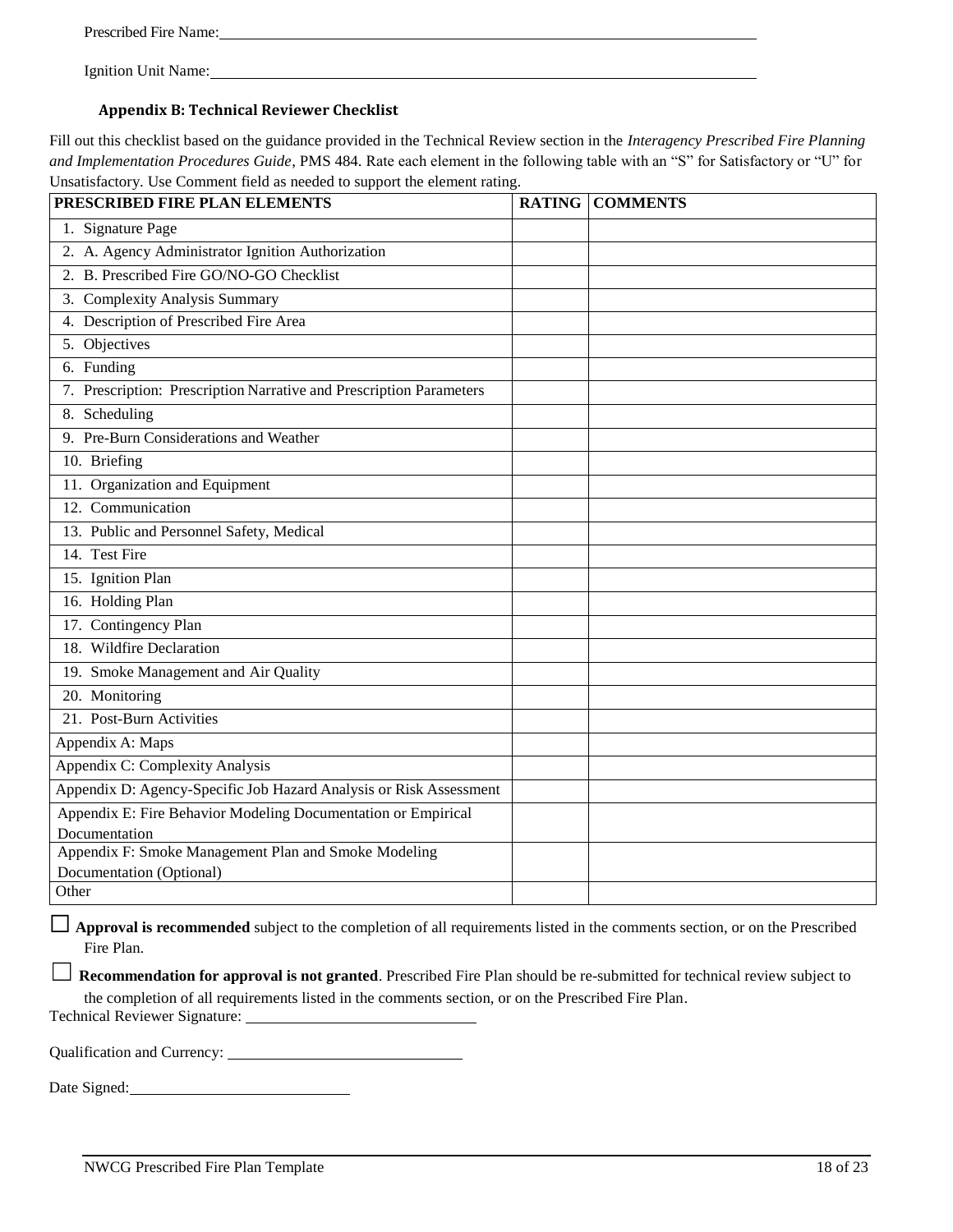Prescribed Fire Name:

Ignition Unit Name:

#### **Appendix C: Complexity Analysis**

Please refer to Element 3: Complexity Analysis Summary in the *Interagency Prescribed Fire Planning and Implementation Procedures Guide*, PMS 484, and the procedures in *the Prescribed Fire Complexity Analysis Rating System Guide*, PMS 424, to fill out this appendix.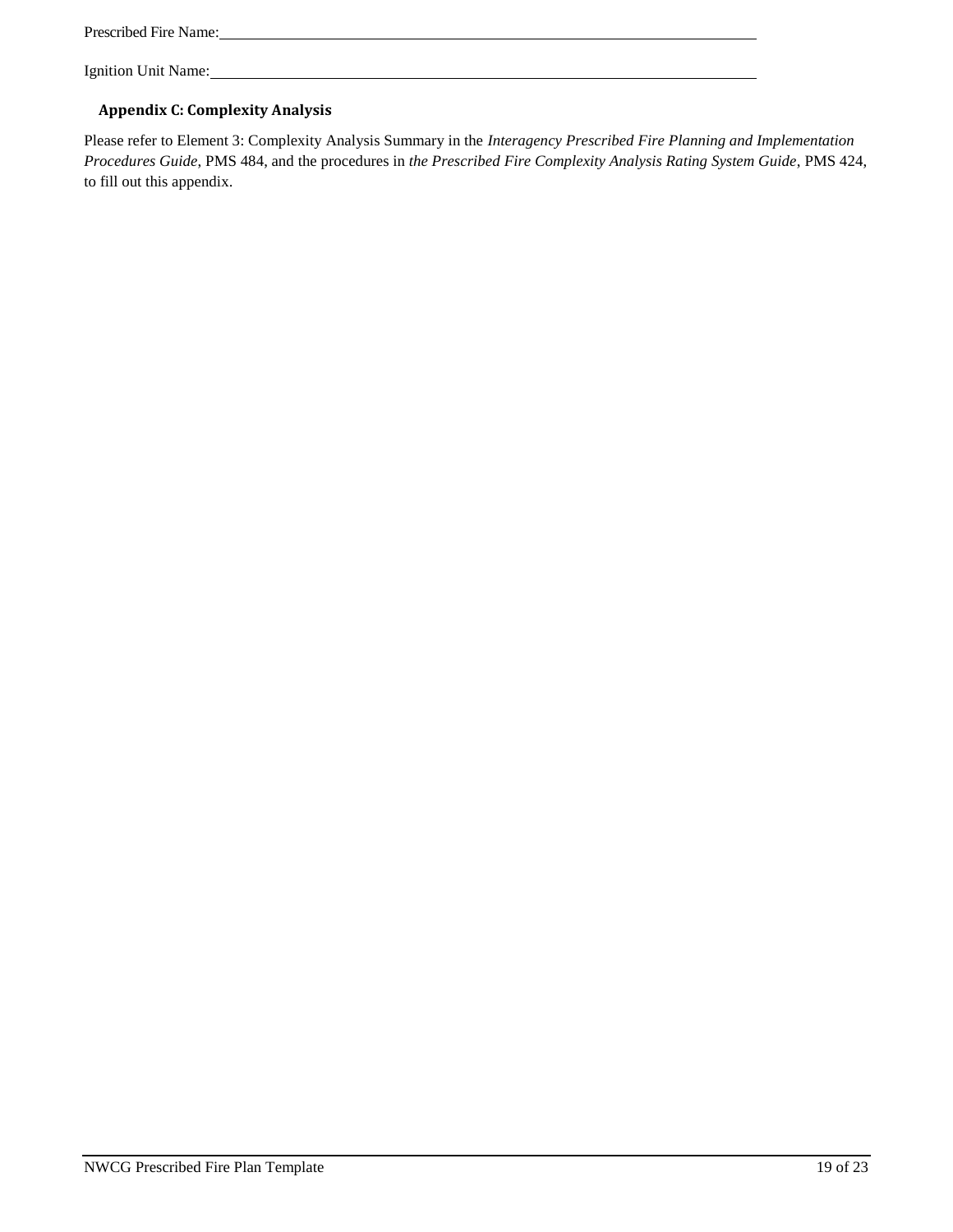| Prescribed Fire Name: |
|-----------------------|
|-----------------------|

### **Appendix D: Agency-Specific Job Hazard Analysis or Risk Assessment**

<u> 1980 - Johann Barn, mars ann an t-Amhain Aonaich an t-Aonaich an t-Aonaich ann an t-Aonaich ann an t-Aonaich</u>

Please refer to your specific agency guidance to fill out this appendix.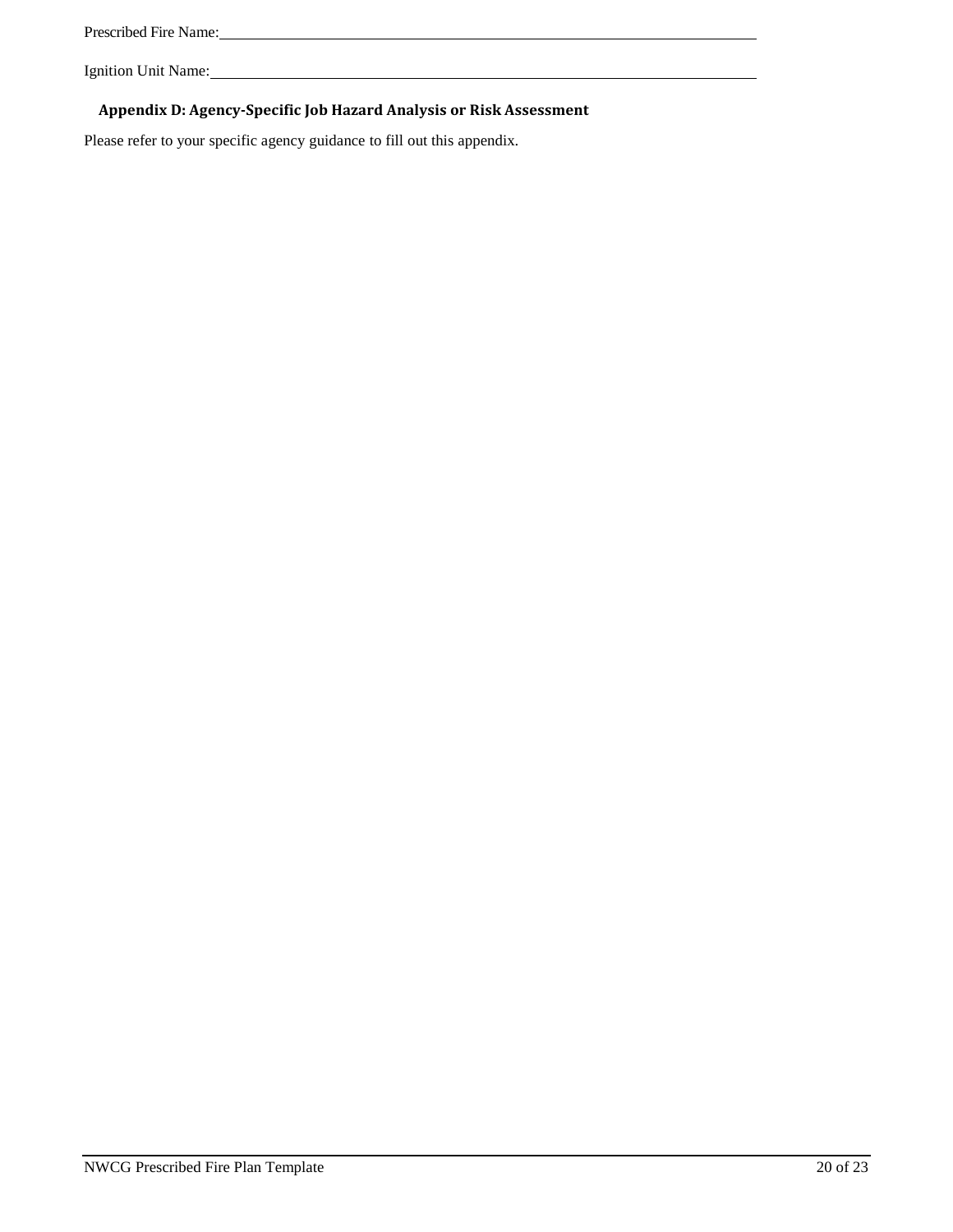### **Appendix E: Fire Behavior Modeling Documentation or Empirical Documentation**

Refer to Element 7: Prescription, in the *Interagency Prescribed Fire Planning and Implementation Procedures Guide*, PMS 484, to fill out this appendix.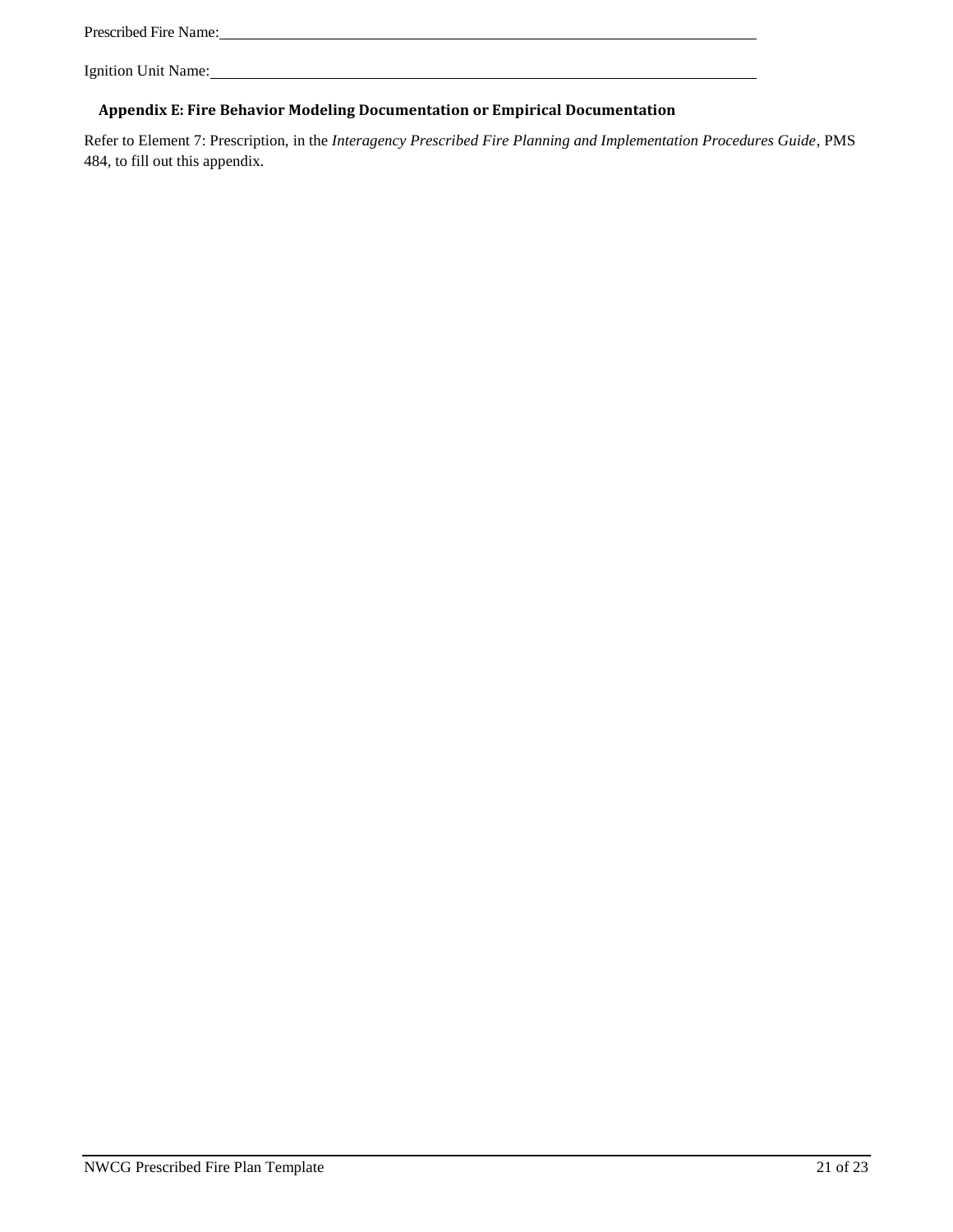#### **Appendix F: Smoke Management Plan and Smoke Modeling Documentation**

#### **(OPTIONAL**)

Refer to the *NWCG Smoke Management Guide for Prescribed Fire*, PMS 420-2, and Appendix A. Basic Smoke Management Practices in the *Interagency Prescribed Fire Planning and Implementation Procedures Guide*, PMS 484, to fill out this appendix.